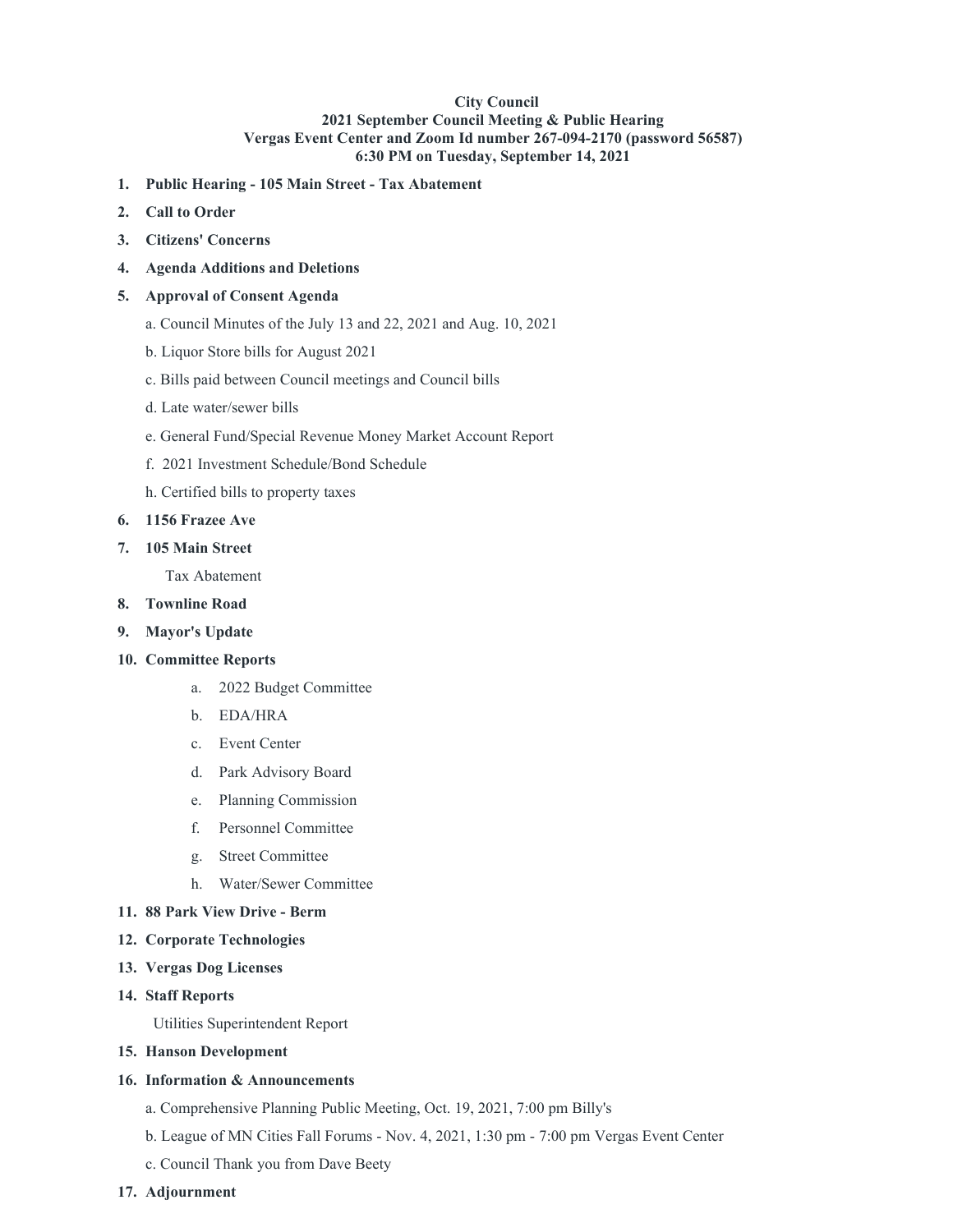# CITY OF VERGAS PUBLIC HEARING VERGAS EVENTS CENTER & ZOOM Tuesday, September 14, 2021

The City Council of Vergas met at 6:30 pm, on Tuesday, September 14, 2021, at the Vergas Event Center and on Zoom as a hybrid meeting for a public hearing on commercial/residential tax abatement with the following members present: Mayor Julie Bruhn, Council Members: Bruce Albright, Paul Pinke, Logan Dahlgren and Natalie Fischer. Absent: none. Also present: Clerk/Treasurer Julie Lammers, Sherri Hanson, Jeff Zitzow, Tyler Schmid, Tara Dressen, Bryan Buhr, Merel Kvam, Attorney Tom Winters and Loren Menz.

Bruhn opened public hearing regarding requests to abate 100% of the increase to the City of Vergas portion of real estate taxes related to the commercial located at 105 East Main Street building improvements on the subject properties for a period of up to 5 years.

Albright reviewed the recommendation of the Vergas EDA/HRA to allow \$5,000 per apartment and \$5,000 for commercial space for a total of \$45,000 or 5 years whichever is less.

Loren Menz questioned how the value is obtained and the effects on the city taxpayers. Merel Kvam questioned how taxed amount is figured.

Bruhn closed the public hearing at 6:45 pm.

# CITY OF VERGAS COUNCIL MINUTES VERGAS EVENTS CENTER & ZOOM Tuesday, September 14, 2021

The City Council of Vergas met at 6:45 pm, on Tuesday, September 14, 2021, at the Vergas Event Center and on a Zoom hybrid meeting for a regular council meeting with the following members present: Mayor Julie Bruhn, Council Members: Bruce Albright, Paul Pinke, Logan Dahlgren and Natalie Fischer. Absent: none. Also present: Clerk/Treasurer Julie Lammers, Sherri Hanson, Merel Kvam, Jeff Zitzow, Tyler Schmid, Tara Dressen, Bryan Buhr, Attorney Tom Winters and Loren Menz.

Mayor Julie Bruhn called the meeting to order.

No citizens' concerns were addressed.

Motion by Pinke, seconded by Dahlgren to remove Townline Road from the agenda. Motion passed unanimously.

Motion by Pinke, seconded by Fischer to approve the following consent agenda items:

- a. Council Minutes of the July 13 and 22, 2021 and August 10, 2021
- b. Liquor Store bills for August 2021 for a total of \$78,287.65.
- c. Bills paid between Council meetings and Council bills for a total of \$39,041.14.
- d. Late water/sewer bills
- e. General Fund/Special Revenue Money Market Account Report
- f. 2021 Investment Schedule/Bond Schedule
- h. Certified bills to property taxes.

Motion passed unanimously.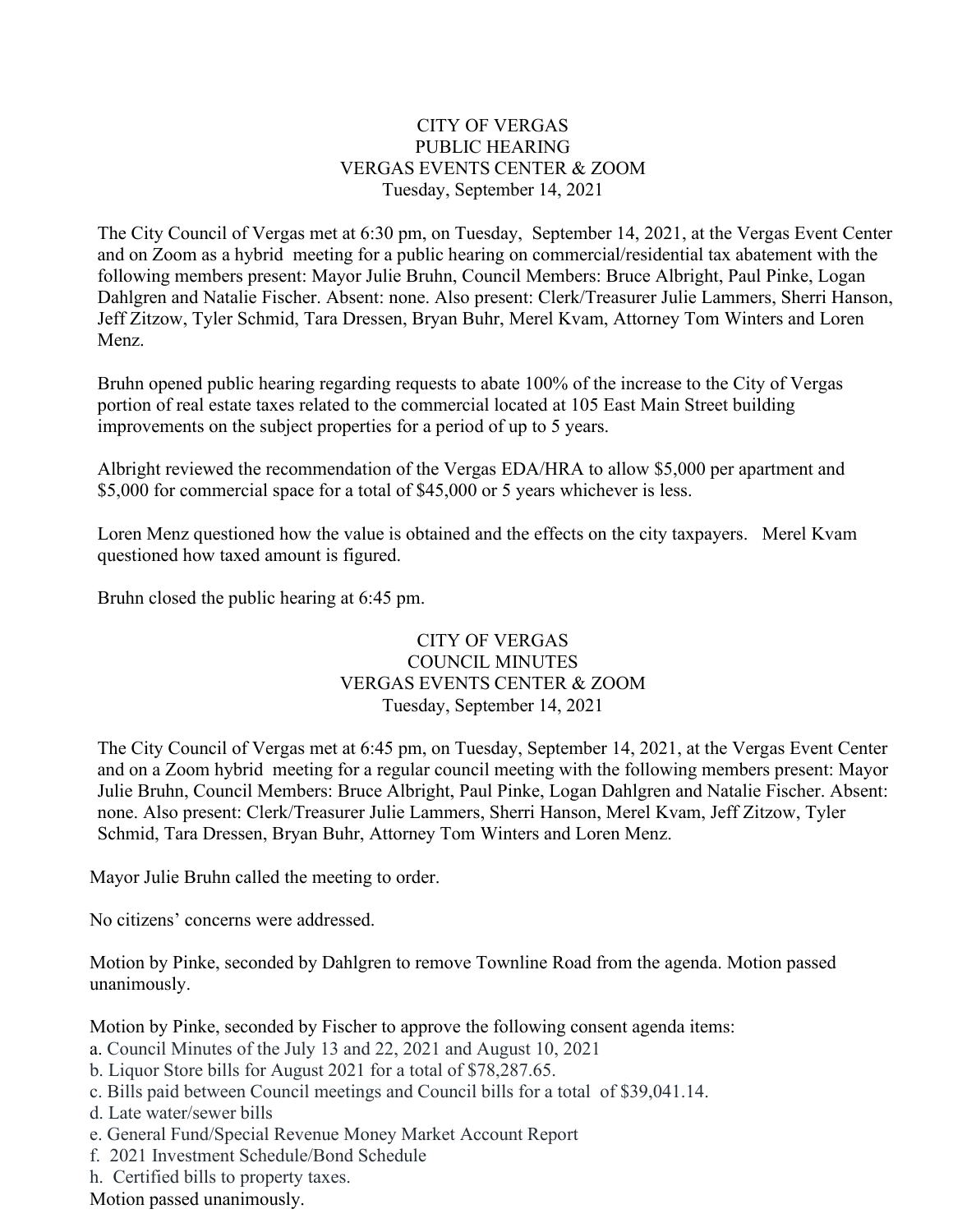Attorney Tom Winters responded to 1156 Frazee Avenue stating the City has responded with the agreement of building a platform and advised Council no other comments should be addressed. Bryan Buhr stated concern regarding the platform being built as the approval was given months ago. Due to Covid pandemic, the City has had difficulty finding a contractor to build platform. Albright will contact Summers Construction regarding the platform construction which has been approved for \$1,000. Winters will respond to concerns presented.

Motion by Dahlgren, seconded by Fischer to approve resolution regarding tax abatement at 105 Main Street (complete copy of resolution located at the City office) for \$45,000 or 5 years whichever is first for 5 businesses and 8 apartments. Motion passed unanimously.

Kolbinger reviewed the grading down on 88 Park View Drive and the grading which was put in does not follow the plan that was laid out. Appears water will drain around the rock checks and small berm will not complete what was supposed to accomplish. Albright stated the berm was not built per design. Tara Dressen stated there was no plan provided to the landscaper. Dressen requested the City pay the landscaper as they had promised a year ago. Discussed the easement area and how it has not been a problem in the past 20 years. Dressen asked for direction of what the Council wants from them to close this issue and have city pay this bill. Kolbinger will review and get in contact with the landscaper.

Mayor Julie Bruhn requested Council members to RSVP to Lammers if they will be attending the League of MN Cities Fall Forum meeting at the Vergas Event Center on November 4 at 1:30 pm.-7 pm. Council also invited Attorney Tom Winters to attend the event.

Discussed construction permit for 105 E Main St which does not include enough parking spaces per City Ordinance and property owners were asked to apply for a variance for the building. Albright discussed the need for more parking and the Streets/Sidewalks/Yard Waste committee is discussing ideas for parking within the city. Motion by Dahlgren, seconded by Pinke to waive the variance fee for the building of 105 E Main St. Motion passed unanimously.

Discussed permit for 830 Scharf Avenue for driveway with crushed asphalt and permit was sent to planning and zoning to review.

Bruhn reviewed the proposed budget for 2022 with the main increases with technology support and park capital outlay. Motion by Pinke, seconded by Fischer to approve the proposed budget. Motion passed unanimously. Bruhn reviewed the American Rescue Plan funding. Motion by Pinke, seconded by Dahlgren to approve resolution regarding preliminary budget (complete copy of resolution located at the city office) for \$253,655.00. Motion passed unanimously.

Albright reviewed EDA/HRA meeting minutes of September 1, 2021 (minutes available at the Vergas City Office). Discussed City property at 310 W Lake Street which EDA/HRA members requested Council to turn over the farm to the EDA/HRA for the purpose of selling the property. Albright stated he feels we should review all options and wait for the comprehensive plan to be developed.

Lammers reviewed the Vergas Event Center meeting held on August 11, 2021 (minutes available at the Vergas City Office).

Sherri Hanson reviewed the Park Board meeting held on August 26, 2021 (minutes available at the Vergas CityOffice). Stated the Hairyman event for 2021 has been cancelled. Reviewed the enforcement of no motorized vehicles on the trail. Looking at putting a swing set by the loon.

Albright reviewed Planning Commission meeting minutes of August 23, 2021 (minutes available at the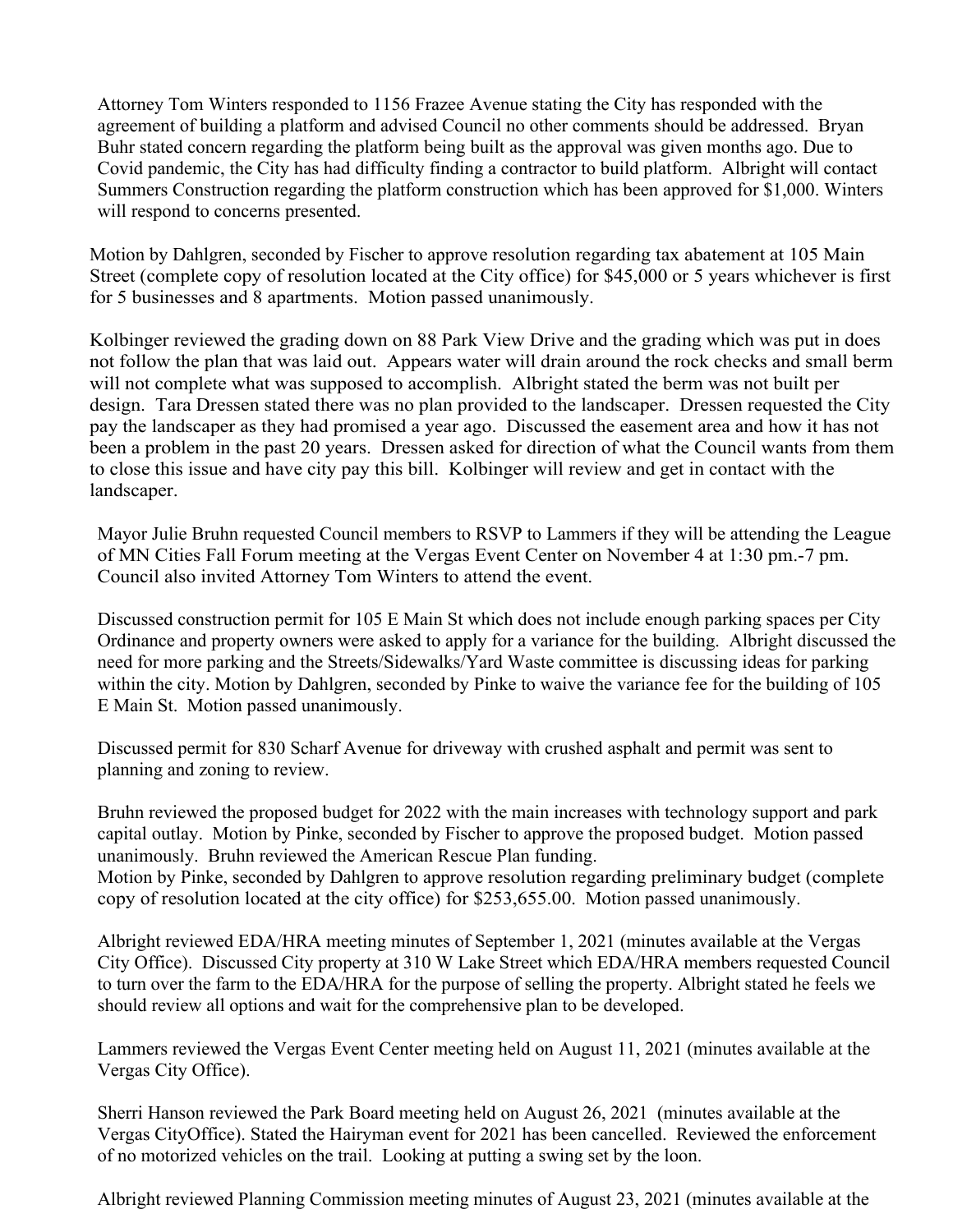Vergas City Office). Albright reviewed the changes being discussed for our grass and nuisance ordinances. Discussed the dedication and purchases of the easements on Townline Road. Tabled action until Hobart Township discusses road with the planning commission at the end of the month.

Bruhn reviewed personnel committee minutes of August 16, 2021 (minutes available at the Vergas City Office). Motion by Albright, seconded by Dahlgren to accept the resignation of Gail from the liquor store as both manager and clerk. Motion passed unanimously. Discussed the need for 5-day coverage with the streets and parks department. Motion by Dahlgren, seconded by Pinke to move Matt Engebretson as Maintenance Operator to a fulltime position as of January 1, 2021. Motion passed unanimously. Bruhn reviewed the need for a fulltime position at the liquor store and the change in the manager position to include help with city office work. Motion by Fischer, seconded by Dahlgren to approve the updated liquor store manager position. Motion passed unanimously. Bruhn reviewed the policy to pay employees time and a half from midnight to 6 am and proposed the change to making a \$2.00 differential pay. Motion by Dahlgren, seconded by Pinke to approve the change from time and half to \$2.00 differential rate for hours between midnight and 6 am. Motion passed unanimously. Bruhn reviewed the change from having employees receiving overtime to have them receive comprehensive time. Bruhn stated employees need to leave early if they come in early, they do not need to stay and get extra hours. Personnel recommends for the employees receive comp time instead of overtime unless there are extenuating circumstances. Motion by Pinke, seconded by Fischer to approve the policy for employees to receive comp time for over 40 hours unless personnel committee approves receiving overtime. Motion passed unanimously. Motion by Dahlgren, seconded by Pinke to allow the Liquor Store to have a fulltime employee. Motion passed unanimously.

Albright reviewed street/sidewalks/yard waste committee meeting minutes of September 7-8, 2021 (minutes available at the Vergas City Office). Motion by Albright, seconded by Pinke to allow the purchase of a sander for \$5,600 and be installed by City staff. Motion passed unanimously. Lammers stated we have 11 permits left for 2021. Does the Council want more purchased or would you like 2022 permits sold before January 1, 2022? Council advised Lammers to print up additional 2021 permits and not sell 2022 permits.

Dahlgren reviewed water/sewer meeting minutes of September 8, 2021 (minutes available at the Vergas City Office). Motion by Fischer, seconded by Pinke to purchase a Quest 120/UP graded Hi-E Dry 100 dehumidifier for the water plant for \$2,470.00. Motion passed unanimously. Motion by Albright, seconded by Pinke to approve the water rate increase from \$3.50 to \$3.75 per 1,000 gallons of water used and increasing the sewer rates from \$2.50 to \$2.75 per 1,000 gallons of water used on January 1, 2022. Motion passed unanimously. Motion by Dahlgren, seconded by Pinke to approve the 2022 water and sewer budgets as provided. Motion passed unanimously.

Lammers reviewed information from Corporate Technology regarding computer monitoring for \$200.00 a month. Motion by Dahlgren, seconded by Fischer to enter a contract with Corporate Technologies for a one-year contract using the American Rescue Funds. Motion passed unanimously.

Lammers reviewed unpaid licenses and certified letters to dog owners. Two options the City has used in the past are having Attorney send letters to dog owners or add the amount to the owner's property taxes. Motion by Dahlgren, seconded by Fischer to add the dog license expenses to the owner's property taxes. Motion passed unanimously.

Utilities Superintendent Mike DuFrane provided the following:

Josh Hanson reviewed the purchase of his purchase of land by the City property on W Lake Street. Hanson will be providing a plat to planning commission for approval. Hanson requested information